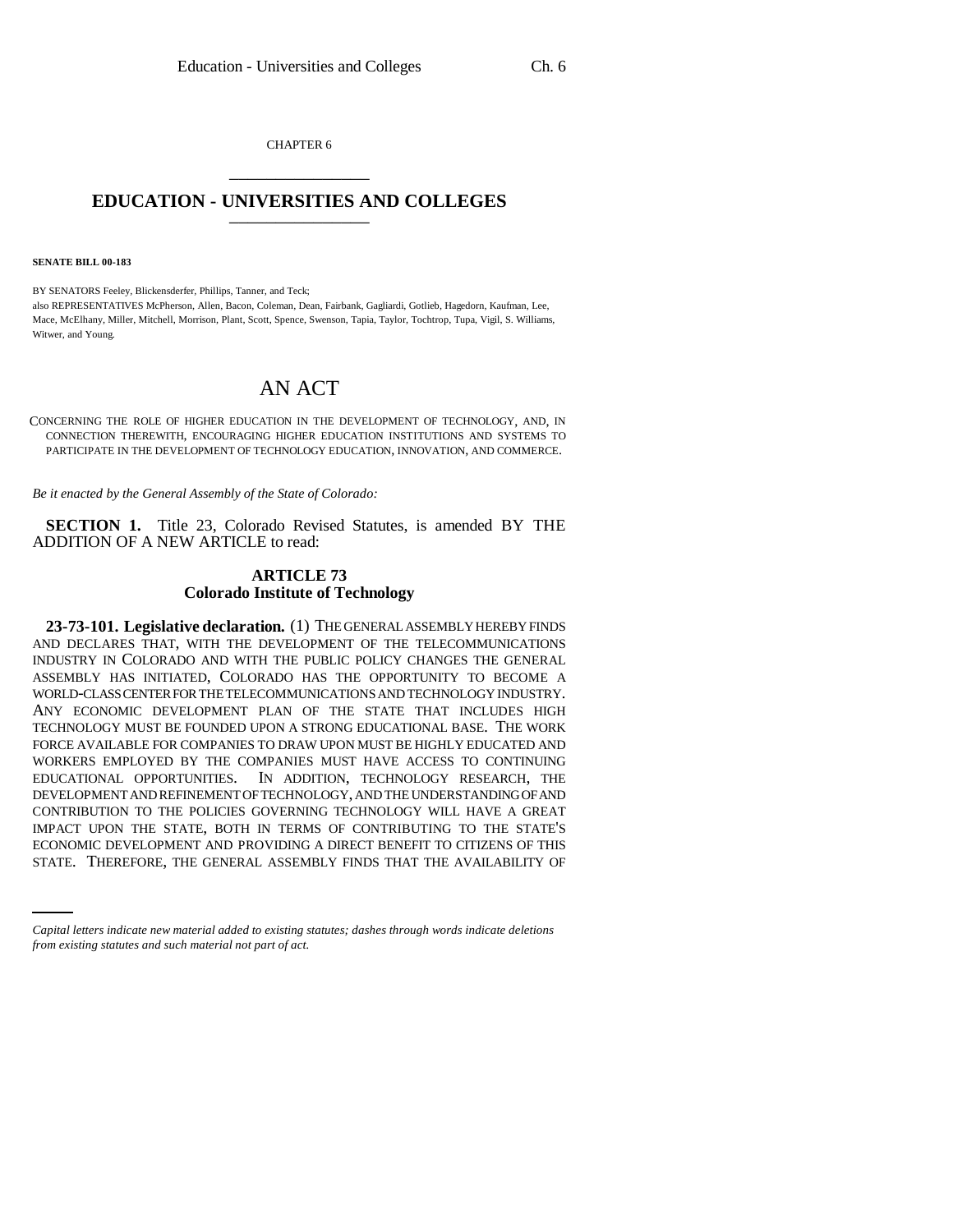TELECOMMUNICATIONS-RELATED EDUCATION PROGRAMS IS A MATTER OF GREAT STATEWIDE CONCERN.

(2) THE GENERAL ASSEMBLY FURTHER FINDS AND DECLARES THAT CURRENT HIGHER EDUCATION PROGRAMS WITHIN THE STATE CAN SERVE AS THE CORE OF A MORE COMPREHENSIVE TELECOMMUNICATIONS EDUCATIONAL PROGRAM THAT PROVIDES SKILLS, TRAINING, CERTIFICATION, AND SHORT COURSES AS WELL AS DEGREE-BASED LEARNING OPPORTUNITIES FOR TRADITIONAL AND NONTRADITIONAL STUDENT MARKETS. MOREOVER, THE INTEGRATION OF SOUND PEDAGOGICAL APPROACHES WITH CONTEMPORARY TECHNOLOGY HOLDS THE PROMISE OF TRANSFORMING THE WAY STUDENTS ARE TAUGHT AND LEARN, BOTH WITHIN THE CONTEXT OF A TRADITIONAL HIGHER EDUCATION EXPERIENCE AND IN LIFE-LONG LEARNING, WHICH IS BECOMING A PREREQUISITE OF AN INCREASINGLY TECHNOLOGICAL SOCIETY.

(3) THE GENERAL ASSEMBLY INTENDS THAT PROGRAM DELIVERY INCLUDE BOTH TRADITIONAL AND DISTANCE LEARNING BASED ON THE MOST MODERN TECHNOLOGIES, INCLUDING VIDEO, ON-LINE, AND CD-ROMS AND USING THE INTERNET, SATELLITES, AND OTHER FORMS OF COMMUNICATIONS SYSTEMS.

**23-73-102. Institute established.** (1) THE REGENTS OF THE UNIVERSITY OF COLORADO, THE STATE BOARD OF AGRICULTURE FOR THE COLORADO STATE UNIVERSITY SYSTEM, THE STATE BOARD OF COMMUNITY COLLEGES AND OCCUPATIONAL EDUCATION, THE BOARD OF TRUSTEES OF THE UNIVERSITY OF NORTHERN COLORADO, THE TRUSTEES OF THE COLORADO SCHOOL OF MINES, THE TRUSTEES OF THE STATE COLLEGES IN COLORADO, AIMS COMMUNITY COLLEGE, AND COLORADO MOUNTAIN COLLEGE, ACTING IN CONCERT, ARE HEREBY AUTHORIZED TO INCORPORATE, THE COLORADO INSTITUTE OF TECHNOLOGY, REFERRED TO IN THIS ARTICLE AS THE "INSTITUTE"; EXCEPT THAT ANY OF THE NAMED GOVERNING BOARDS MAY CHOSE NOT TO PARTICIPATE IN INCORPORATING THE INSTITUTE. THE GOVERNING BOARDS MAY ALSO WORK WITH THE UNIVERSITY OF DENVER, THE COLORADO TECHNICAL UNIVERSITY, AND ANY OTHER NONPUBLIC INSTITUTION IN INCORPORATING THE INSTITUTE. THE INSTITUTE SHALL BE A COLORADO NONPROFIT CORPORATION WITH THE CONDITION THAT THE CORPORATION BE STRUCTURED AND FUNCTION IN ACCORDANCE WITH THE REMAINING TERMS OF THIS ARTICLE.

(2) UPON INCORPORATING AS A NONPROFIT CORPORATION, THE INSTITUTE SHALL HAVE ALL THE RIGHTS AND POWERS OF A PRIVATE NONPROFIT CORPORATION ORGANIZED UNDER THE LAWS OF THIS STATE AND SHALL NOT BE AN AGENCY OF STATE GOVERNMENT OR A DEPARTMENT OR POLITICAL SUBDIVISION THEREOF. EMPLOYEES OF THE INSTITUTE SHALL NOT BE EMPLOYEES OF THE STATE. THE INSTITUTE SHALL NOT BE SUBJECT TO ANY PROVISIONS OF LAW AFFECTING ONLY GOVERNMENTAL OR PUBLIC ENTITIES, INCLUDING BUT NOT LIMITED TO THE "STATE PERSONNEL SYSTEM ACT", ARTICLE 50 OF TITLE 24, C.R.S., AND THE STATE "PROCUREMENT CODE", ARTICLES 101 TO 112 OF TITLE 24, C.R.S.; EXCEPT THAT THE INSTITUTE SHALL BE SUBJECT TO THE OPEN MEETINGS PROVISIONS OF THE COLORADO SUNSHINE LAW CONTAINED IN PART 4 OF ARTICLE 6 OF TITLE 24,C.R.S., AND SHALL BE DEEMED A STATE INSTITUTION OF HIGHER EDUCATION FOR PURPOSES OF THE OPEN RECORDS PROVISIONS OF ARTICLE 72 OF TITLE 24, C.R.S.

**23-73-103. Institute governance.** (1) (a) THE INSTITUTE SHALL BE GOVERNED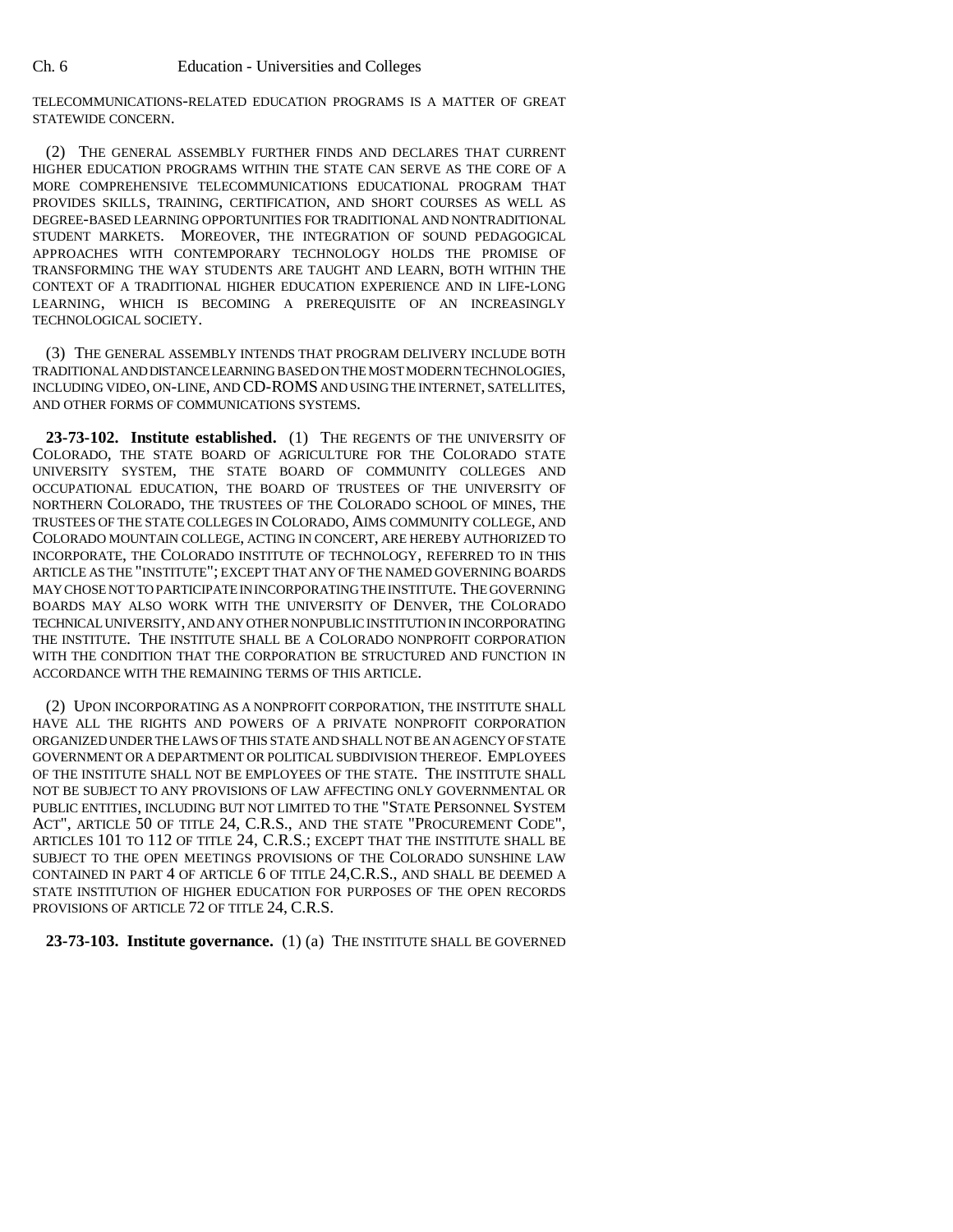BY A BOARD OF TRUSTEES OF THIRTEEN MEMBERS APPOINTED BY THE GOVERNOR AS FOLLOWS:

(I) (A) FIVE PERSONS WHO ARE CHIEF EXECUTIVE OFFICERS, OR A CHIEF EXECUTIVE OFFICER'S DESIGNEE, OF A STATE-SUPPORTED OR NONPUBLIC INSTITUTION OF HIGHER EDUCATION OR THE EXECUTIVE DIRECTOR, OR THE EXECUTIVE DIRECTOR'S DESIGNEE, OF THE COLORADO COMMISSION ON HIGHER EDUCATION OR THE EXECUTIVE DIRECTOR, OR THE EXECUTIVE DIRECTOR'S DESIGNEE, OF THE OFFICE OF INNOVATION AND TECHNOLOGY;

(B) OF THE PERSONS APPOINTED PURSUANT TO THIS SUBPARAGRAPH (I), NOT MORE THAN ONE MEMBER SHALL BE FROM THE COLORADO COMMISSION ON HIGHER EDUCATION AND NOT MORE THAN ONE MEMBER SHALL BE FROM THE OFFICE OF INNOVATION AND TECHNOLOGY;

(II) SIX PERSONS WHO REPRESENT BOTH LARGE AND SMALL FIRMS IN THE TECHNOLOGY INDUSTRY;

(III) THE CHIEF EXECUTIVE OFFICER AND THE CHIEF OPERATING OFFICER APPOINTED PURSUANT TO SUBSECTION (4) OF THIS SECTION.

(b) THE MEMBERS APPOINTED BY THE GOVERNOR PURSUANT TO SUBPARAGRAPHS (I) AND (II) OF PARAGRAPH (a) OF THIS SUBSECTION (1) SHALL SERVE TERMS OF FOUR YEARS; EXCEPT THAT, OF THE FIRST MEMBERS APPOINTED BY THE GOVERNOR, TWO SHALL SERVE AN INITIAL TERM OF ONE YEAR, THREE SHALL SERVE AN INITIAL TERM OF TWO YEARS, AND THREE SHALL SERVE AN INITIAL TERM OF THREE YEARS. AT THE TIME OF THE APPOINTMENTS, THE GOVERNOR SHALL DESIGNATE WHICH MEMBERS SERVE WHICH INITIAL TERMS.

(c) THE GOVERNOR SHALL DESIGNATE A MEMBER OF THE BOARD OF TRUSTEES TO SERVE AS THE CHAIR OF THE BOARD OF TRUSTEES.

(2) THE BOARD OF TRUSTEES SHALL ESTABLISH THE POLICIES AND DIRECTION FOR THE INSTITUTE INCLUDING, BUT NOT LIMITED TO, CREATING:

(a) DEFINABLE GOALS OF STATEWIDE INTEREST FOR THE INSTITUTE;

(b) METHODS OF ACCOUNTABILITY TO MEASURE PROGRESS AT THE INSTITUTE;

(c) LINKAGES FOR THE INSTITUTE TO EXTERNAL CONSTITUENCIES, INCLUDING BUSINESSES AND INDUSTRIES IN COLORADO AND FEDERAL AND STATE AGENCIES; AND

(d) ONGOING DEVELOPMENT ACTIVITIES TO ENSURE THE AVAILABILITY OF SUFFICIENT FISCAL AND CAPITAL RESOURCES FOR APPROPRIATE GROWTH FOR THE INSTITUTE.

(3) THE BOARD OF TRUSTEES SHALL DELIVER AN ANNUAL REPORT TO THE GENERAL ASSEMBLY, THE COLORADO COMMISSION ON HIGHER EDUCATION, AND PARTICIPATING GOVERNING BOARDS AND INSTITUTIONS.

(4) (a) THE GOVERNOR SHALL APPOINT AN INITIAL CHIEF EXECUTIVE OFFICER OF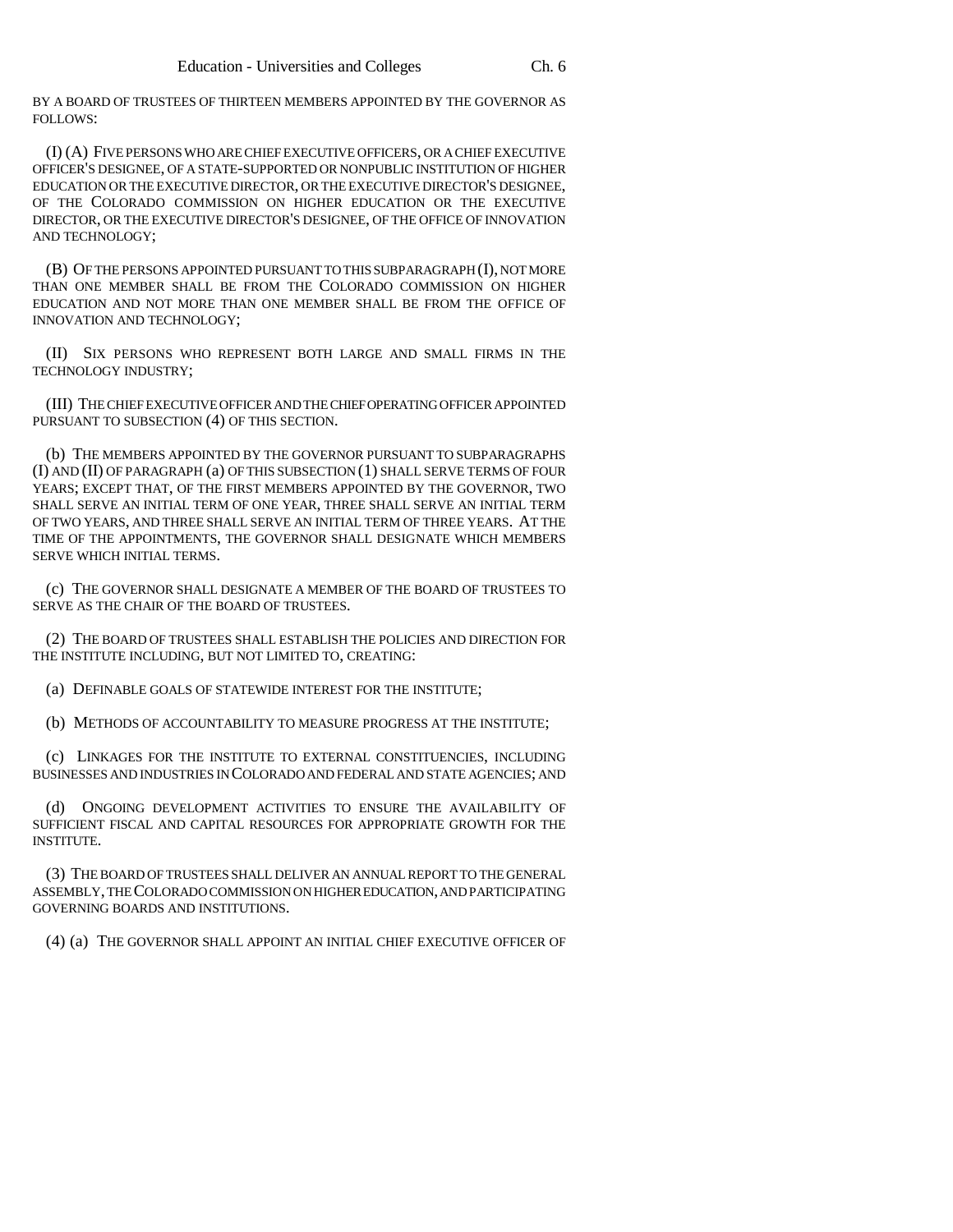Ch. 6 Education - Universities and Colleges

THE INSTITUTE WHO SHALL SERVE AT THE PLEASURE OF THE BOARD OF TRUSTEES. AFTER THE INITIAL APPOINTMENT, THE BOARD OF TRUSTEES SHALL APPOINT SUBSEQUENT CHIEF EXECUTIVE OFFICERS.

(b) THE CHIEF EXECUTIVE OFFICER OF THE INSTITUTE SHALL APPOINT A CHIEF OPERATING OFFICER OF THE INSTITUTE.

**23-73-104. Institute mission.** (1) THE MISSION OF THE INSTITUTE SHALL BE TO PROMOTE, ADVANCE, AND SUSTAIN COLORADO AS A PREMIER LOCATION FOR THE TECHNOLOGY INDUSTRY THROUGH AN INDUSTRY AND HIGHER EDUCATION PARTNERSHIP FOCUSED ON MEETING THE CURRENT AND FUTURE NEEDS OF THE TECHNOLOGY INDUSTRY IN CONJUNCTION WITH THE ECONOMIC DEVELOPMENT EFFORTS OF STATE AND LOCAL GOVERNMENT. SPECIFICALLY, THE INSTITUTE AND ITS AFFILIATED PROGRAMS SHALL:

(a) ENSURE THE AVAILABILITY OF AN ADEQUATE, HIGHLY QUALIFIED LABOR MARKET TO SUPPORT THE STATE'S TECHNOLOGY INDUSTRY;

(b) ESTABLISH COLORADO AS A WORLDWIDE CENTER FOR THE INNOVATION AND DEVELOPMENT OF TECHNOLOGY PROCESSES, PRODUCTS, AND SERVICES; AND

(c) SUPPORT COLORADO'S EFFORTS TO ATTRACT AND RETAIN NEW AND EMERGING TECHNOLOGY BUSINESSES.

(2) AT A MINIMUM, THE INSTITUTE, IN COOPERATION WITH OTHER EDUCATIONAL INSTITUTIONS IN THE STATE, SHALL:

(a) OPERATE AS AN INTERFACE BETWEEN INSTITUTIONS OF HIGHER EDUCATION IN THE STATE AND EDUCATIONAL MARKETS CONNECTED WITH THE TELECOMMUNICATION AND TECHNOLOGY BUSINESSES AND INDUSTRY IN THE STATE;

(b) ESTABLISH COURSE CREDIT RECIPROCITY AGREEMENTS;

(c) SUPPORT THE DEVELOPMENT AND DELIVERY OF SYSTEMS OF DISTANCE LEARNING PROGRAMS IN FIELDS RELATED TO TECHNOLOGY;

(d) FOSTER THE INTEREST, APTITUDE, AND PREPARATION OF ELEMENTARY AND SECONDARY STUDENTS TO PREPARE FOR CAREERS IN THE TECHNOLOGY INDUSTRY;

(e) PROVIDE GREATER EMPHASIS ON SCHOOL-TO-WORK TRANSITIONS, INCLUDING CAREER COUNSELING;

(f) IDENTIFY DESIRABLE EDUCATIONAL OUTCOMES THAT PROMOTE STUDENT PERFORMANCE IN THE WORK PLACE; AND

(g) PROMOTE AND SUPPORT RESEARCH AND DEVELOPMENT THAT STRENGTHENS COLORADO AS A LOCATION OF PREFERENCE FOR THE TECHNOLOGY INDUSTRY.

**23-73-105. Participation of the private sector with the institute.** (1) INDUSTRY AND REPRESENTATIVES OF THE BUSINESS SECTOR, AS PARTNERS OF THE INSTITUTE, MAY: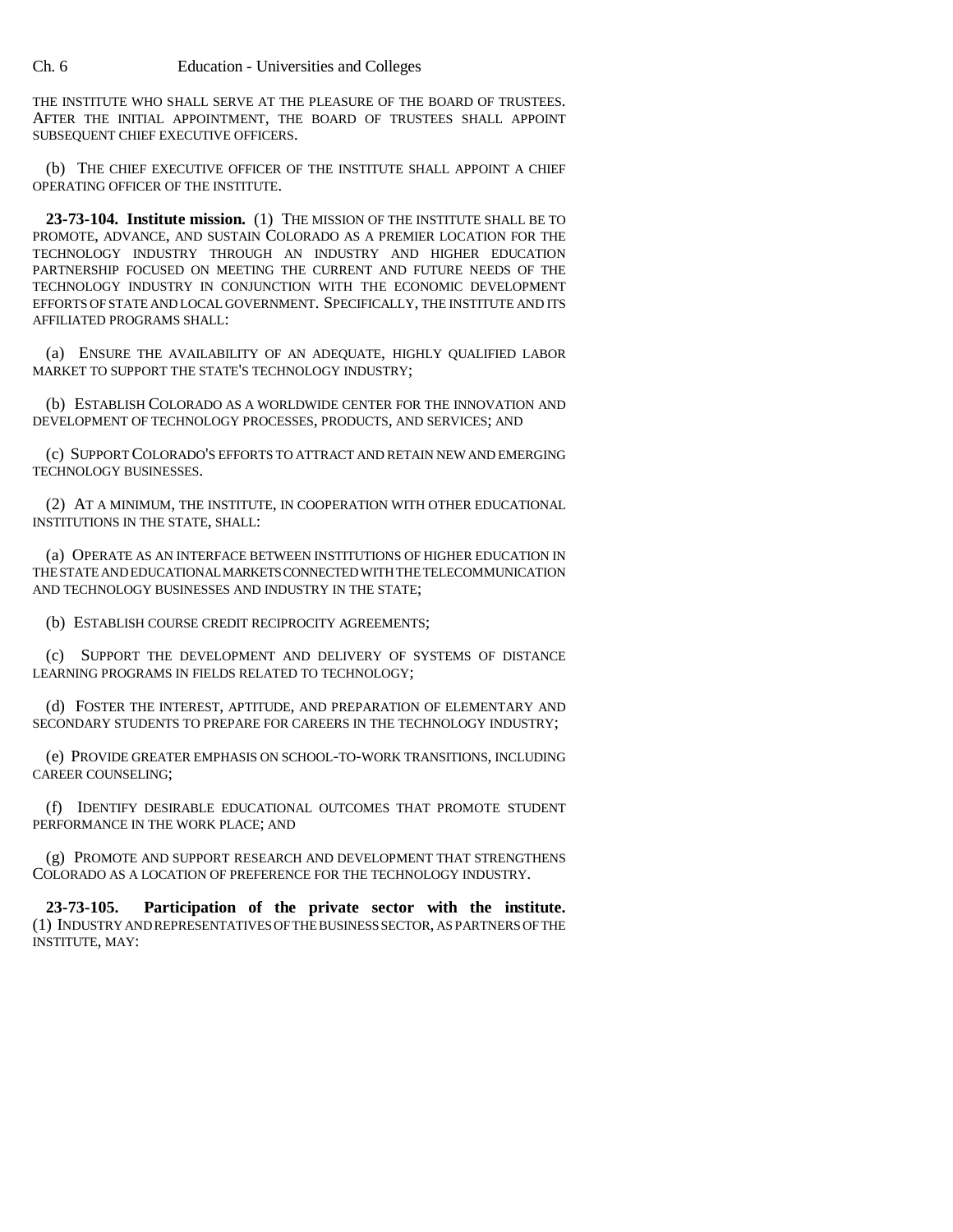(a) ARTICULATE THE EDUCATIONAL NEEDS OF EMPLOYEES AND ESTABLISH MARKET DEMAND FOR THE EDUCATIONAL SERVICES OF THE INSTITUTE AND ITS HIGHER EDUCATION PARTNERS;

(b) PROVIDE PERSONNEL QUALIFIED TO TEACH COURSES AND DEVELOP PROGRAMS;

(c) MARKET HIGHER EDUCATION TELECOMMUNICATIONS PROGRAMS TO POTENTIAL STUDENTS;

(d) PROVIDE SCHOLARSHIPS, INTERNSHIPS, AND OTHER FINANCIAL AID TO STUDENTS ENROLLED IN PROGRAMS FOSTERED BY THE INSTITUTE;

(e) GUARANTEE JOBS TO STUDENTS WHO SUCCESSFULLY COMPLETE PROGRAMS;

(f) PARTICIPATE IN ADVANCED TECHNOLOGY PROGRAMS ESTABLISHED BY THE INSTITUTE; AND

(g) PROVIDE RESOURCES THAT FACILITATE THE INSTITUTE'S OBJECTIVES.

**23-73-106. Participation of public institutions of higher education and other state agencies with the institute.** (1) COLORADO PUBLIC INSTITUTIONS OF HIGHER EDUCATION AND OTHER STATE AGENCIES, INCLUDING BUT NOT BE LIMITED TO THE COLORADO COMMISSION ON HIGHER EDUCATION, THE OFFICE OF ECONOMIC DEVELOPMENT, AND THE OFFICE OF INNOVATION AND TECHNOLOGY CREATED IN THE OFFICE OF THE GOVERNOR, PURSUANT TO PART 1 OF ARTICLE 37.5 OF TITLE 24,C.R.S., ARE HEREBY AUTHORIZED TO PARTICIPATE, CONTRACT, AND ENTER INTO MEMORANDA OF UNDERSTANDING WITH THE INSTITUTE AS FOLLOWS:

(a) FOR PROVISION OF IN-KIND SERVICES;

(b) TO RECEIVE GRANTS FOR COURSE DEVELOPMENT, FACULTY SALARIES, DEMONSTRATION PROJECTS, RESEARCH, STUDENT SCHOLARSHIPS, INTERNSHIPS, AND ASSISTANTSHIPS;

(c) TO PROVIDE ACCESS TO STUDENT INFORMATION AND RECORDS;

(d) TO SHARE INTELLECTUAL PROPERTY RIGHTS AND EXCHANGE TECHNOLOGY;

(e) TO PARTICIPATE ON ADVISORY BOARDS AND COMMITTEES; AND

(f) TO PARTICIPATE IN OTHER WAYS IN SUPPORT OF THE MISSION OF THE INSTITUTE.

**SECTION 2. Repeal.** Article 20.3 of title 23, Colorado Revised Statutes, is repealed.

**SECTION 3. No appropriation.** The general assembly has determined that this act can be implemented within existing appropriations, and therefore no separate appropriation of state moneys is necessary to carry out the purposes of this act.